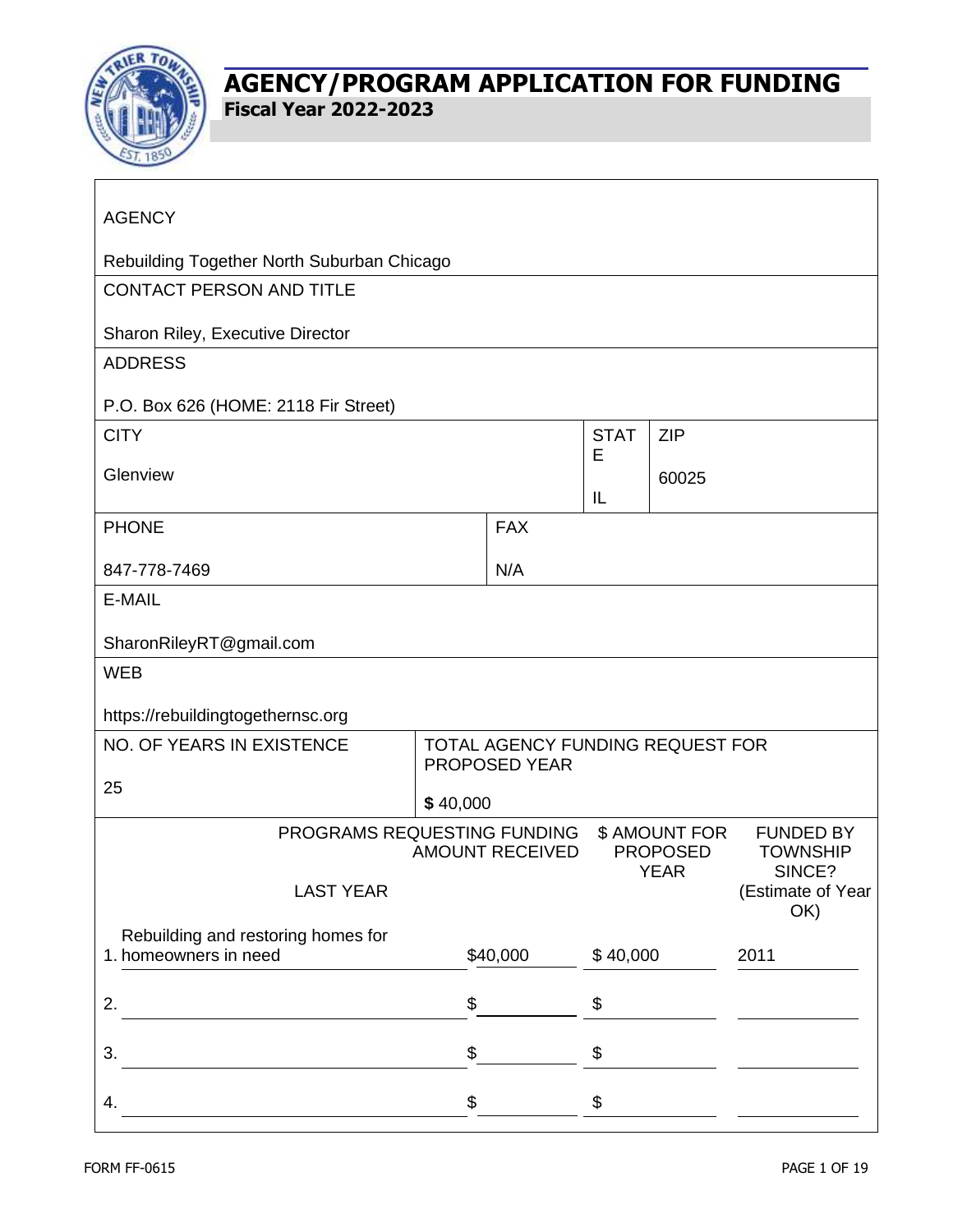

#### **Eligibility Criteria For Funding**

New Trier Township General Statement of Policy:

- **Each agency/program requesting funding from the Township will be referred to either the Agency Oversight Committee, the Mental Health Committee, or the Money Follows the Person Committee of the Township. Those committees will make funding and agency/program recommendations to the New Trier Township Board of Trustees. You will be notified of their final decisions sometime in the spring.**
- Agencies considered for funding should have been in existence for one year after receiving their not-for profit status from the State of Illinois and have been providing services to the community during that time.
- No agency with the ability to tax or conduct referendums will receive Township funding.

In order to be eligible for funding an agency must meet the following minimum requirements:

- **Area Served -** While an agency may serve areas other than New Trier Township, its programs must serve residents of New Trier Township.
- **Proportion of Township Residents Served-** For agencies serving more than New Trier Township, the amount of funding requested shall take into consideration the proportion of the agency's service rendered to residents of New Trier Township.
- **Non-Profit -** Funded agencies must be 501 (c) (3) not-for-profits.
- **Needs-** The need for the service must be demonstrated.
- **Standards -** An agency requesting funding must have at least one full-time paid staff person, or its equivalent; the credentials of the applicant's staff shall meet professional standards, commensurate with the responsibilities involved.
- **Employment Practices -** The agency must be an equal opportunity employer.
- **Articles of Incorporation -** Submit a copy, as amended, if changed in the last 12 months.
- **Bylaws -** Submit a copy, as amended, if changed in the last 12 months.
- **Use of Funds -** Funds must be used as specified in the grant application and as approved by the Township. Changes must be cleared with the Township.
- **Accessibility -** *All services must be available to clients with disabilities and the agency must*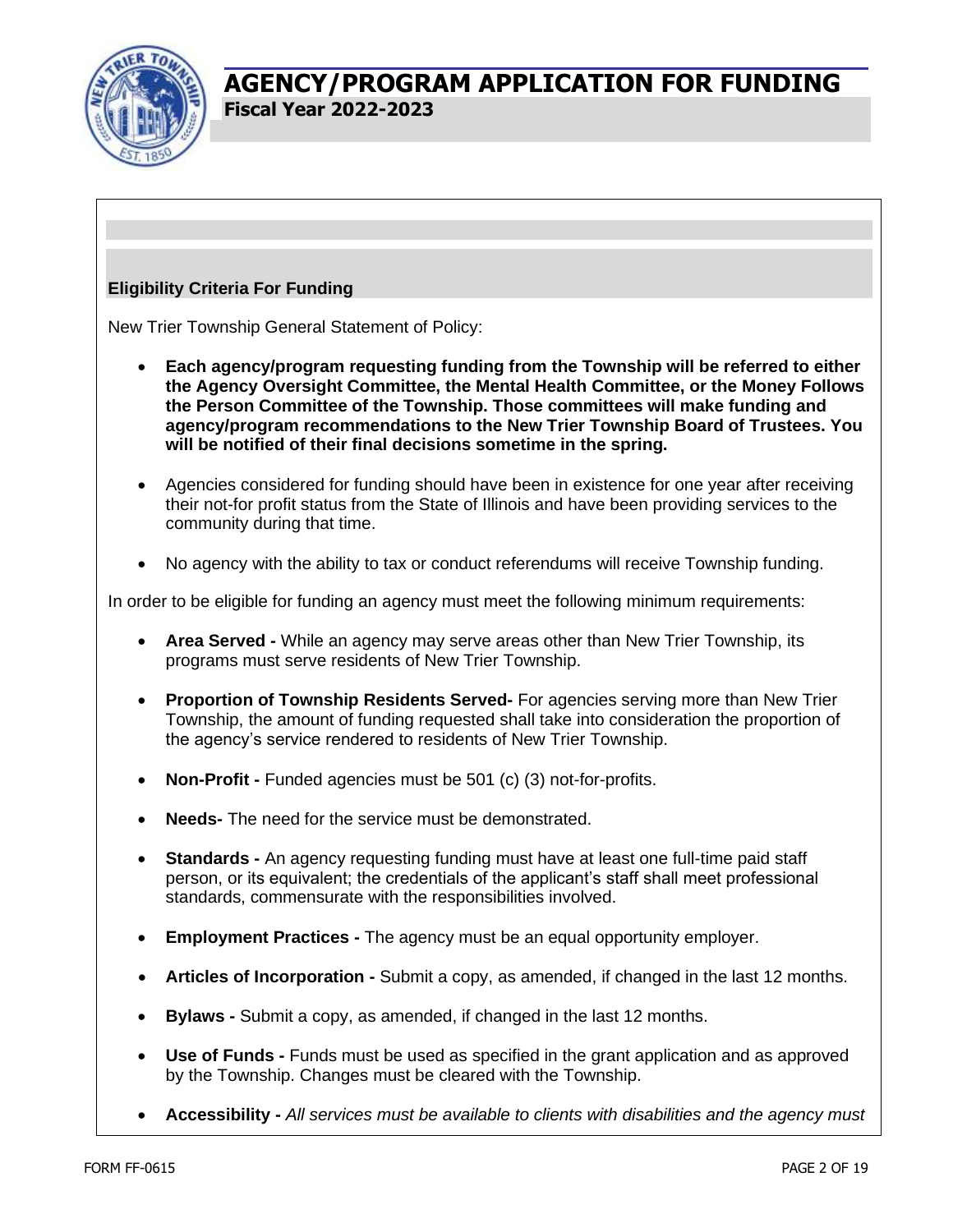

*be able to deliver services from a site that is ADA accessible. If not, please explain.*

- **Accountability -** The agency shall maintain communication with the assigned advisory committee liaison, who must be allowed to attend board meetings upon request. The agency may dismiss the person from a board meeting if they convene into Executive Session. The agency shall provide meeting minutes to the liaison upon request
	- **Financial -** *All agencies with budgets of greater than \$300,000 must have an annual audit performed by an independent CPA. Those agencies with a budget of \$300,000 or less must submit to the Township a copy of form AG990 that is sent to the Attorney General's Office. The Township reserves the right to request an audit be performed for agencies with budgets of \$300,000 or less.*
	- **Absence of Conflicts of Interest –** The agency certifies, to the best of its knowledge, information, and belief, that it has no current relationship or involvement with any New Trier Township Trustee, Employee, or Committee Member which the Agency reasonably believes could either favorably or unfavorably influence the Township's possible grant of the Agency's funding request.

**YES\_\_\_\_X\_\_\_\_\_\_**

**NO\_\_\_\_\_\_\_\_\_\_\_ - If no, please explain.**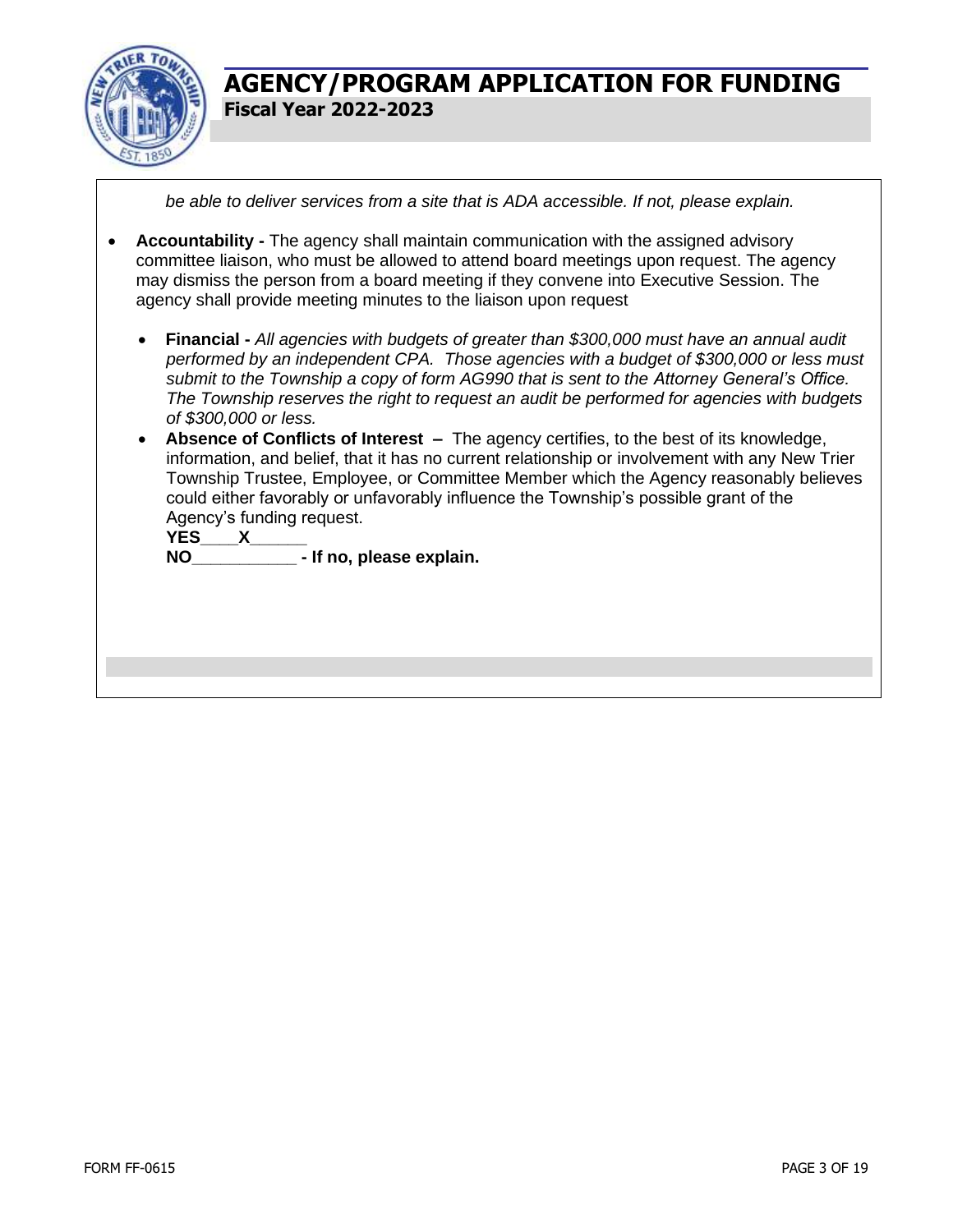

 $\Gamma$ 

## **AGENCY/PROGRAM APPLICATION FOR FUNDING Fiscal Year 2022-2023**

|             | <b>Other Certification Issues</b>                                                                                                                                                                  |             |                                                                                                                                                                                                                                                              |  |  |
|-------------|----------------------------------------------------------------------------------------------------------------------------------------------------------------------------------------------------|-------------|--------------------------------------------------------------------------------------------------------------------------------------------------------------------------------------------------------------------------------------------------------------|--|--|
|             | Please mark yes, no, or other as appropriate next to each statement. If no, or other, please explain.<br>Supporting documents may be requested at a future date and must be supplied upon request. |             |                                                                                                                                                                                                                                                              |  |  |
|             | YES NO<br>OTHER (PLEASE EXPLAIN)                                                                                                                                                                   |             |                                                                                                                                                                                                                                                              |  |  |
|             |                                                                                                                                                                                                    | $\boxtimes$ | Agency maintains a personnel policy manual                                                                                                                                                                                                                   |  |  |
|             |                                                                                                                                                                                                    | $\boxtimes$ | Agency has a non-discrimination policy                                                                                                                                                                                                                       |  |  |
|             |                                                                                                                                                                                                    | $\boxtimes$ | Agency has a sexual harassment policy                                                                                                                                                                                                                        |  |  |
|             |                                                                                                                                                                                                    | $\boxtimes$ | Agency has a grievance procedure                                                                                                                                                                                                                             |  |  |
|             |                                                                                                                                                                                                    | $\boxtimes$ | Agency has a Strategic Plan                                                                                                                                                                                                                                  |  |  |
|             |                                                                                                                                                                                                    |             | Note: RT has a "Strategic Plan Alternative." (Provided to the Township).                                                                                                                                                                                     |  |  |
|             |                                                                                                                                                                                                    |             | Where the first 4 responses above state "other," the requirements are "not<br>applicable" because RT has no employees. The Executive Director is an<br>independent contractor. In addition, RT has retained a consultant to pursue new<br>funding resources. |  |  |
|             |                                                                                                                                                                                                    |             | Covers years N/A                                                                                                                                                                                                                                             |  |  |
| $\boxtimes$ |                                                                                                                                                                                                    |             | Agency produces an Annual Report<br>The audited Financial Statement serves the purpose of an annual report. Most<br>recent Statement covers 7/1/2019-6/30/2020                                                                                               |  |  |
| $\boxtimes$ |                                                                                                                                                                                                    |             | Agency has an effective fiscal management system in place and has disclosed any<br>and all Conflicts of Interest as described in the Eligibility Criteria for Funding.                                                                                       |  |  |
| $\boxtimes$ |                                                                                                                                                                                                    |             | Audit or AG990 completed and copy provided to the Township for most recent fiscal<br>year                                                                                                                                                                    |  |  |
| $\boxtimes$ |                                                                                                                                                                                                    |             | Agency maintains general liability insurance coverage and names New Trier<br>Township as additional insured                                                                                                                                                  |  |  |
|             |                                                                                                                                                                                                    |             | Amount of coverage \$1,000,000/\$10,000,000 Umbrella Policy                                                                                                                                                                                                  |  |  |
|             |                                                                                                                                                                                                    |             | Name of insurer Philadelphia Indemnity Insurance Company                                                                                                                                                                                                     |  |  |
|             |                                                                                                                                                                                                    |             | Effective dates of coverage 3/15/2021-3/15/2022                                                                                                                                                                                                              |  |  |
|             |                                                                                                                                                                                                    |             |                                                                                                                                                                                                                                                              |  |  |

┑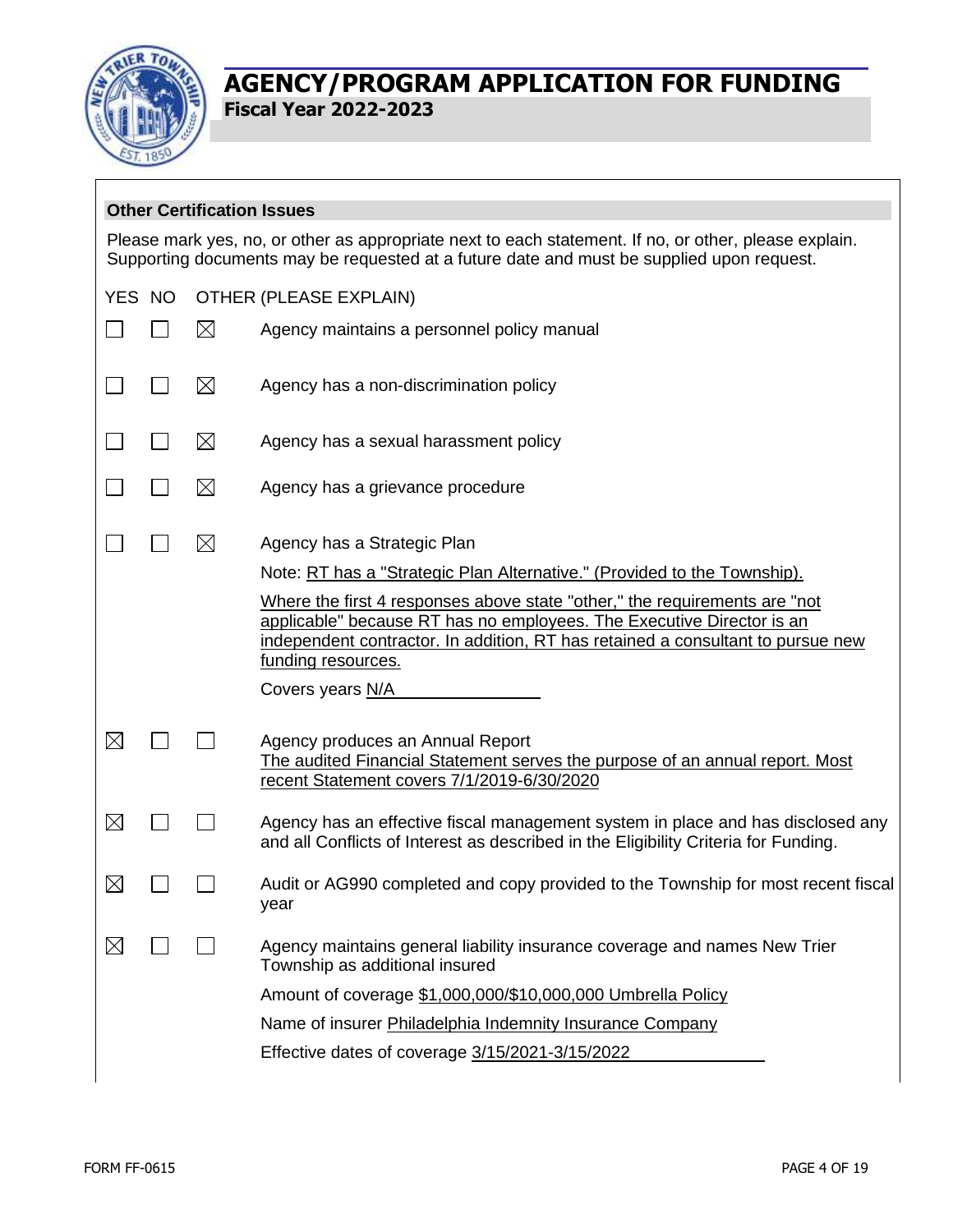

|             |             | $\boxtimes$ | Agency pays all state and federal payroll taxes-Not applicable because RT has no<br>employees                                                                                                                           |
|-------------|-------------|-------------|-------------------------------------------------------------------------------------------------------------------------------------------------------------------------------------------------------------------------|
| $\boxtimes$ |             |             | Agency has a conflict-of-interest policy.                                                                                                                                                                               |
| YES NO      |             |             | OTHER (PLEASE EXPLAIN)                                                                                                                                                                                                  |
| $\boxtimes$ |             |             | Agency has by-laws in place                                                                                                                                                                                             |
|             |             |             | Date last amended/accepted 10/15/20 (Board adopted a non-discrimination policy)                                                                                                                                         |
| $\boxtimes$ |             |             | Agency is accredited by recognized accreditation organization (where appropriate)                                                                                                                                       |
|             |             |             | Date of most recent accreditation September 15, 2020                                                                                                                                                                    |
|             |             |             | Accreditation Organization Rebuilding Together (National)                                                                                                                                                               |
| $\boxtimes$ |             |             | Agency's board serves without compensation                                                                                                                                                                              |
|             |             |             | Number of board members 14                                                                                                                                                                                              |
|             |             |             | Number of Board vacancies 0                                                                                                                                                                                             |
|             |             |             | List board sub-committees (1) Executive (2) Finance (3) Fund-Raising (4) Events (5)<br>House Captains (6) Materials and Skilled Labor (7) House Recruitment (8) House<br>Evaluation (9) Public Relations (10) Volunteer |
|             |             |             | Schedule of board meetings once per month                                                                                                                                                                               |
|             | $\boxtimes$ |             | Agency has Auxiliary or other Advisory/Governing Board. If so, please explain:                                                                                                                                          |
| $\boxtimes$ |             |             | Agency provides staff with opportunities for training and personal development                                                                                                                                          |
| $\boxtimes$ |             |             | Agency has filed its annual report with the Illinois Attorney General                                                                                                                                                   |
|             |             |             | # CO#01-5914-138                                                                                                                                                                                                        |
| $\boxtimes$ |             |             | Agency has filed its annual report with the Illinois Secretary of State                                                                                                                                                 |
|             |             |             | # N 5914-138-4                                                                                                                                                                                                          |
|             |             |             | Federal Tax ID # 36-4111206                                                                                                                                                                                             |
|             |             |             |                                                                                                                                                                                                                         |

*We certify that we meet all the eligibility criteria for funding and that the information contained in this application is true and correct to the best of our knowledge and agree to comply with all requirements of the program and funder if we are awarded and accept funding. Furthermore, our Board has been advised of the Eligibility Criteria and approved our signing of this document.*

Agency Director Name: Sharon Riley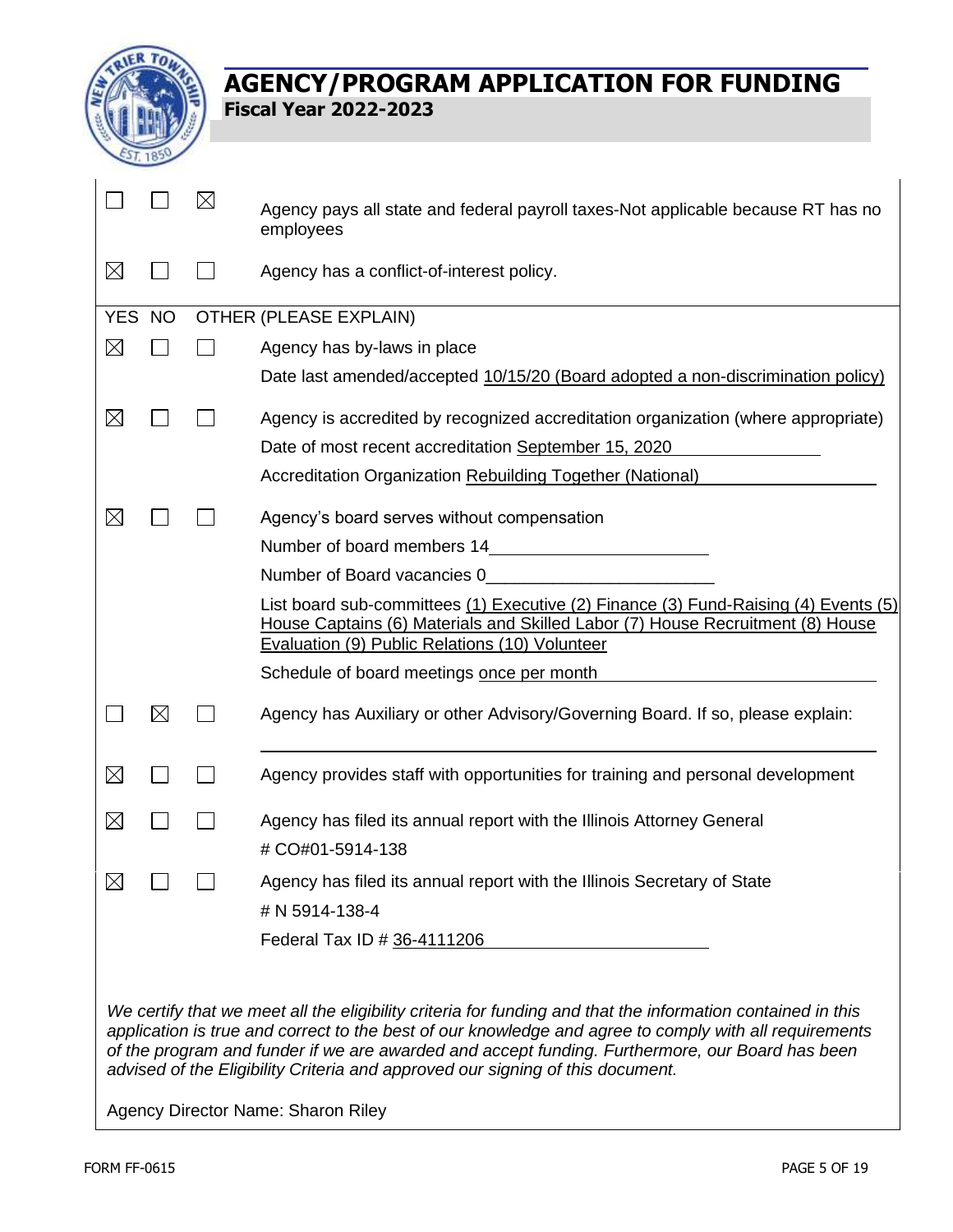

| Signature /Bill Plasschaert/ [Signed filed copy]<br>Date: 9/7/2021                                                                                                                                                                                                                                                                                                                                                                                                       |  |  |  |  |
|--------------------------------------------------------------------------------------------------------------------------------------------------------------------------------------------------------------------------------------------------------------------------------------------------------------------------------------------------------------------------------------------------------------------------------------------------------------------------|--|--|--|--|
| <b>Board President Name: Bill Plasschaert</b>                                                                                                                                                                                                                                                                                                                                                                                                                            |  |  |  |  |
| Date: 9/7/2021<br>Signature / Sharon Riley/ [Signed filed copy]                                                                                                                                                                                                                                                                                                                                                                                                          |  |  |  |  |
| <b>Executive Director Name: Sharon Riley</b>                                                                                                                                                                                                                                                                                                                                                                                                                             |  |  |  |  |
| <b>Organizational Profile</b>                                                                                                                                                                                                                                                                                                                                                                                                                                            |  |  |  |  |
| (A) The Organizational Profile is part of the New Trier Township Application For Funding; and (B) It is<br>the Agency's responsibility to keep the Organizational Profile information current each year and provide<br>New Trier Township with further information on an ongoing basis if there are any significant changes,<br>such as to the mission, organization, board requirements, and/or other changes.                                                          |  |  |  |  |
| (1) Briefly summarize the agency's mission, history, services, and organizational structure. Have these<br>changed significantly over the lifespan of the organization? (Please attach a current organizational<br>chart, if available.)                                                                                                                                                                                                                                 |  |  |  |  |
| Rebuilding Together North Suburban Chicago (RT) is an affiliate of Rebuilding Together (RT-National),<br>the nation's leading nonprofit working to preserve affordable homeownership and revitalize<br>communities. Its network of 128 affiliates provides extensive renovations and modifications to the<br>homes of Americans having low incomes, at no cost to homeowners.                                                                                            |  |  |  |  |
| The affiliate network has completed projects at more than 100,000 homes across the nation. The<br>network generally rehabilitates 8,500-9,000 homes and not for profit facilities annually, with the help of<br>over 60,000 skilled and unskilled volunteers who donate time and skills across America.                                                                                                                                                                  |  |  |  |  |
| RT-National, located in Washington, D.C. assists the affiliates in all areas, including finance, fund-<br>raising, organizational development, federal regulatory compliance and other service programs. In<br>order to be a recognized affiliate, RT is required to pay dues to RT-National and to meet certain<br>standards established by the National Office.                                                                                                        |  |  |  |  |
| History and Background of Rebuilding Together North Suburban Chicago:                                                                                                                                                                                                                                                                                                                                                                                                    |  |  |  |  |
| Rebuilding Together North Suburban Chicago ("RT") was formed in 1996 as an Illinois not for profit and<br>an IRC section 501(c)(3) tax-exempt organization to serve the communities from Evanston to the<br>Wisconsin border and east of I-294. The mission of RT is repairing homes, revitalizing communities,<br>rebuilding lives. Our vision is safe homes and communities for everyone.                                                                              |  |  |  |  |
| RT improves the homes and lives of low-income homeowners by providing free repair services for<br>those with the greatest need, to enable them to live in warmth, safety and independence. In a typical<br>year, in the Fall of each year, RT contacts over 100 social service agencies and community leaders<br>regarding its home repair services, encouraging such providers to assist clients in applying. RT usually<br>processes over 100 applications every year. |  |  |  |  |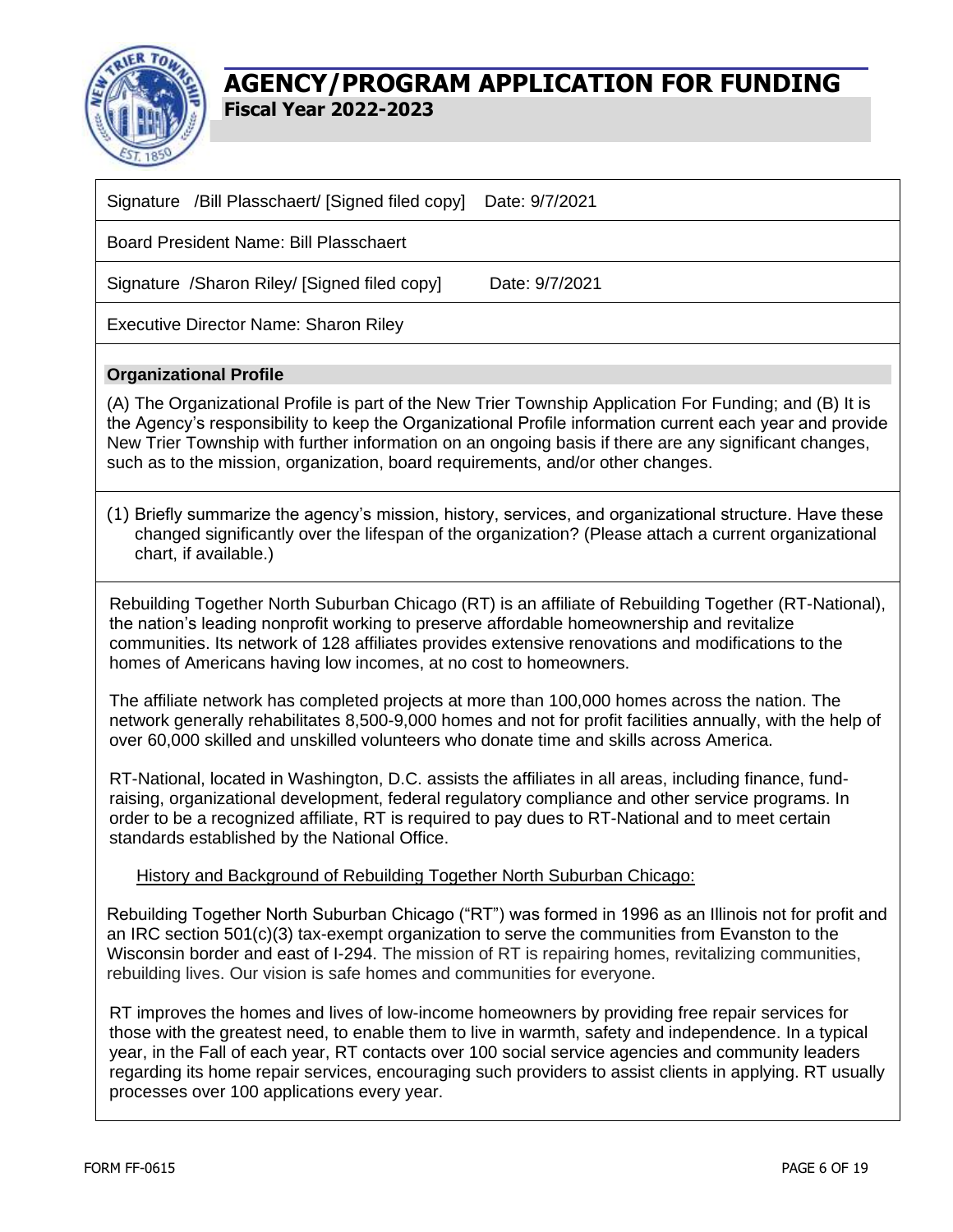

Board members are directly involved in the projects including site evaluation, homeowner interviews, project planning and project completion. In addition to our board members, RT has retained the services of an independent contractor who serves as Executive Director, and of a consultant, who seeks to generate new sources of revenue.

RT performs substantial repairs using skilled contractors year-around to repair and improve homes and not for profit facilities. In past years, RT also has orchestrated many home improvement projects using teams of volunteers during April and May. During 2020 and 2021, however, RT cancelled its volunteer team projects and focused its resources on skilled-only projects. In addition, for much of this pandemic period, it performed exterior-only repairs and emergency repairs inside. See further discussion in response to questions 16-17 below regarding the pandemic's impact on our work in 2020--2021.

For the fiscal year ended on June 30, 2021, RT rehabbed and/or improved 39 single family homes, which includes one not for profit organization providing residential services to those with developmental disabilities. RT worked on 50 different projects at these 39 homes in 14 communities.

(2) Briefly summarize the role of the board and the requirements for serving on it. What role does the board play in the administration and operation of your organization and what is the desired size of a full and active board?

The board consists of representatives from local businesses, faith-based organizations and skilled trades. Each board member is required to serve on one or more of the committees listed above.

The board meets each month during which time each committee head reports to the board regarding recent developments and if necessary makes specific recommendations to the board for action. Most meetings involve fund-raising opportunities, home selection, funds allocation and home repair progress. Board members are very involved in all RT's activities. The current board size of 14 is more than adequate.

#### **Agency/Program Funding Request Information**

#### **PROGRAM DESCRIPTION**

(1) Describe the services provided by this program, eligibility requirements, and the target population.

Homeowners seeking assistance must first complete an extensive application form indicating income, assets, condition of the home, repairs requested, number and ages of occupants and a summary of any disabilities among occupants. In many cases a social worker is working with the homeowner and will assist the owner with the application form.

To qualify a homeowner must have a low income, and a preference may be given to those who are elderly or disabled. Some special grants require that the owner be a veteran.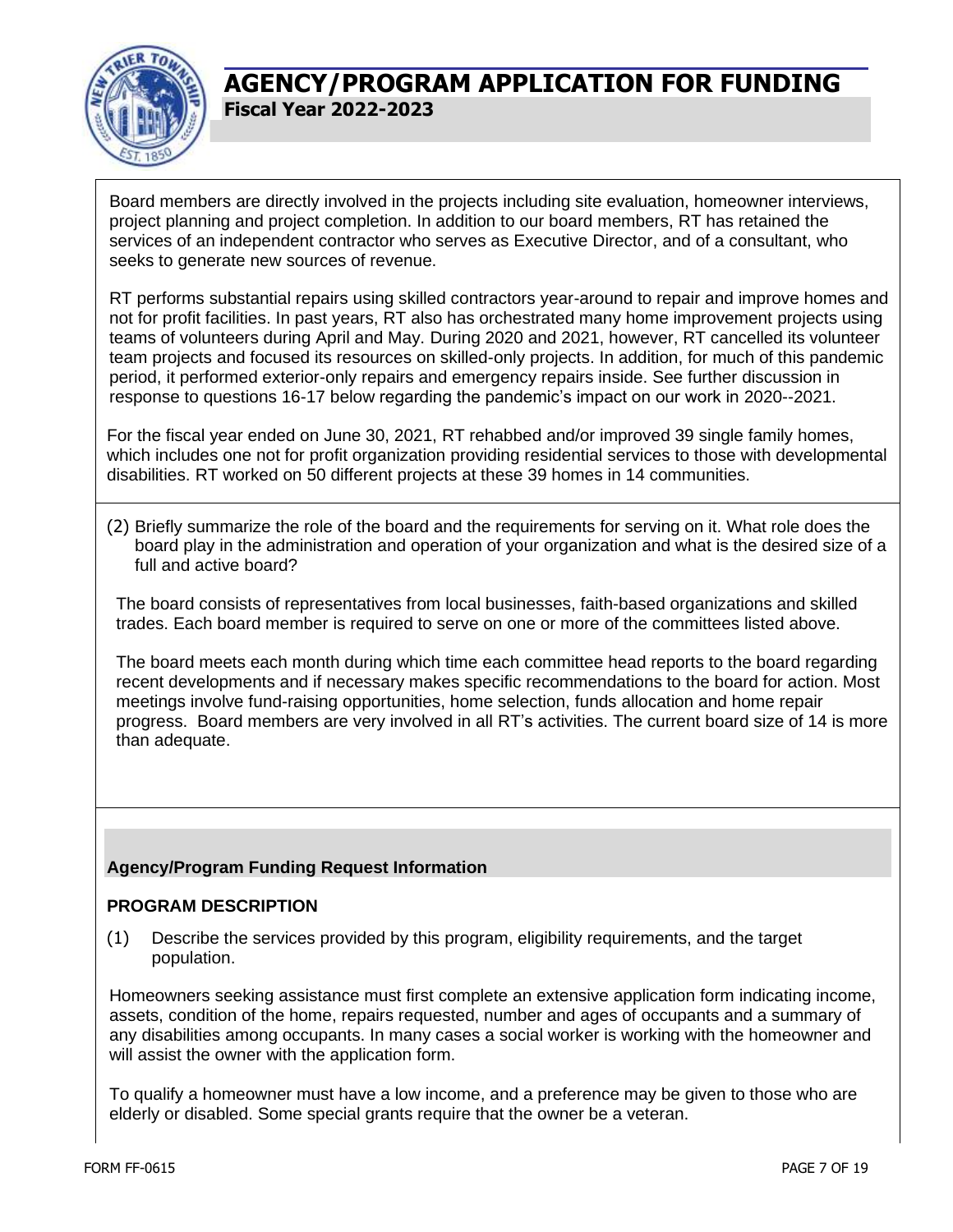

Repairs and improvements include new roofs, windows, gutters, appliances, fences, exterior railings, HVAC repair and replacement, plumbing repairs and replacement, sewer work, carpentry, concrete work to repair broken stairs and sidewalks, tuck-pointing, bathroom and kitchen rehab, floor replacement, simple structural repairs and more. Some projects involve major clean-out, painting, yardwork and dead tree removal. Repairs costs range between \$500 and \$25,000.

Before a project begins, a member of the board or assigned inspector will visit the home and evaluate the owner's qualifications, determine the repairs needed, estimate the cost of repairs and determine the specific requirements for skilled and unskilled labor. The board then reviews all applications and approves those to receive free home repairs. After that, a skilled contractor and/or a volunteer group is assigned to complete approved projects.

(2) How does this program fit in with one or more of the priorities identified by New Trier Township in its strategic plan? Please explain.

Funds provided by the Township will be allocated to those homeowners in New Trier Township who are most in need of help. The Strategic Plan for New Trier Township ("Plan") identifies five areas of primary concern. RT squarely addresses three out of five of these areas.

The Plan states that its first area of concern is "Aging in Place," including offering affordable housing options to older New Trier residents. RT services offers essential free repairs to seniors to enable them to remain in their homes in warmth, safety, dignity and independence.

Second, the Plan identifies "Assistance to Low Income Families" as a major concern, stating that "even in an affluent Township like New Trier, the number of working poor has grown" (Plan, page 3). All served by RT with essential home repairs must meet our low-income guidelines. RT's free essential repairs help defray stress on these families by improving their homes and lives, as well as by revitalizing the immediately surrounding neighborhood.

The Plan also prioritizes serving "People with Disabilities." RT also targets these individuals' needs, providing a safer, healthier, and more dignified life to people with disabilities unable to afford essential improvements to their homes.

Please see item 17 below for specifics about RT's service in the key areas identified in the Township's Strategic Plan.

Please check each priority you feel the program addresses. (Most programs will address only one or two priorities.)

See our website at [www.newtriertownship.com](http://www.newtriertownship.com/) for more information.

- 
- $\boxtimes$  Aging in Place  $\boxtimes$  Low Income Families

- $\Box$  Youth Services  $\boxtimes$  Persons with Disabilities
- $\boxtimes$  Other: Veterans

**NEED**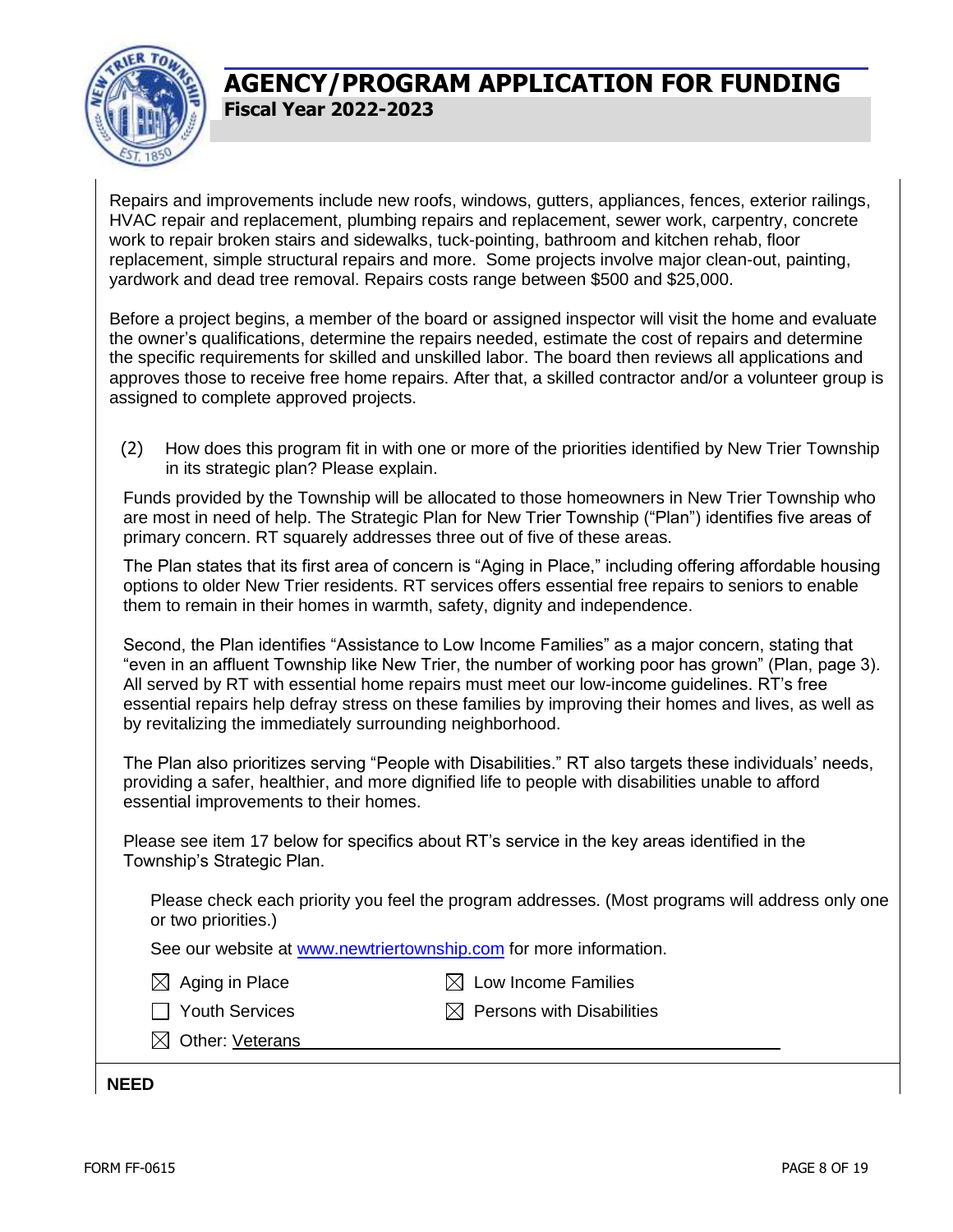

(3) Describe the need and demand for this program in the community and justify that it deserves investment of Township funding. You may include both data and examples of individual clients.

The area served by RT has a large population of low income families. While there are pockets of poverty primarily in Evanston, Waukegan, North Chicago and Zion, many deserving applicants live in New Trier Township and qualify for free home repairs. The population of low income families in the service area far exceeds the ability of RT to serve those needs.

New Trier Township receives assistance requests from families where the needs do not fit within a specific program provided by the Township. RT has a long history of helping those families and improving their quality of life through housing improvements.

For the fiscal year ending June 30, 2021, RT processed 7 applications from New Trier Township homeowners out of a total of 100 processed by RT during the year. Many of the 100 processed, including all 7 in New Trier Township, were carried over from the prior year. (This situation is more fully discussed in response to question 16 below). RT was able to serve 6 of these 7 applicants with some, but not all, of their home repair requests. RT did not serve the  $7<sup>th</sup>$  New Trier applicant insofar is their request was to paint the trim of the exterior of their home which was mainly a cosmetic improvement, and other applications' requests took priority.

In the Township, RT completed projects in 1 condo, 2 townhomes and 3 single family homes (SFH). The profile of the 11 individuals served in these 6 homes is as follows: 7 seniors and 8 with disabilities, 5 males and 6 females, and 9 white and 2 African American individuals.

All homeowners have low incomes and have few if any assets other than their residences. The value of RT repairs and improvements provided in the Township, as well as the description of each project, are as follows:

**Funding and Resources Spent in the Township for FY 2020-2021 (July 1, 2020-June 30, 2021)** RT received a grant of \$30,000 for FY 2020-2021. RT was awarded a grant of \$40,000 for FY 2021- 2022.

#### **FY 2020-2021-\$30,000 grant**

A **conservative accounting** of the resources spent by RT in the Township from 7/1/20-6/30/21 is **\$34,365.99.**

This total is comprised of actual cash expenditures of \$22,741.37 plus in-kind donations of contractors' skilled labor and materials of \$11,624.62.

The total resources spent of **\$34,365.99** is a "conservative figure" insofar as it:

- Does not include any allocation of the administrative costs of RT.
- Does not include any "case management" costs on the part of RT. Depending on the complexity of the applicant's circumstances, these costs can be considerable.
- Does not include time spent as a resource to the Township regarding residents' various housing issues, even when such residents do not qualify for our Program.
- Includes in kind donations of skilled labor often valued at the contractors' **costs** for such labor (generally not at the market price which the contractor would charge for this labor).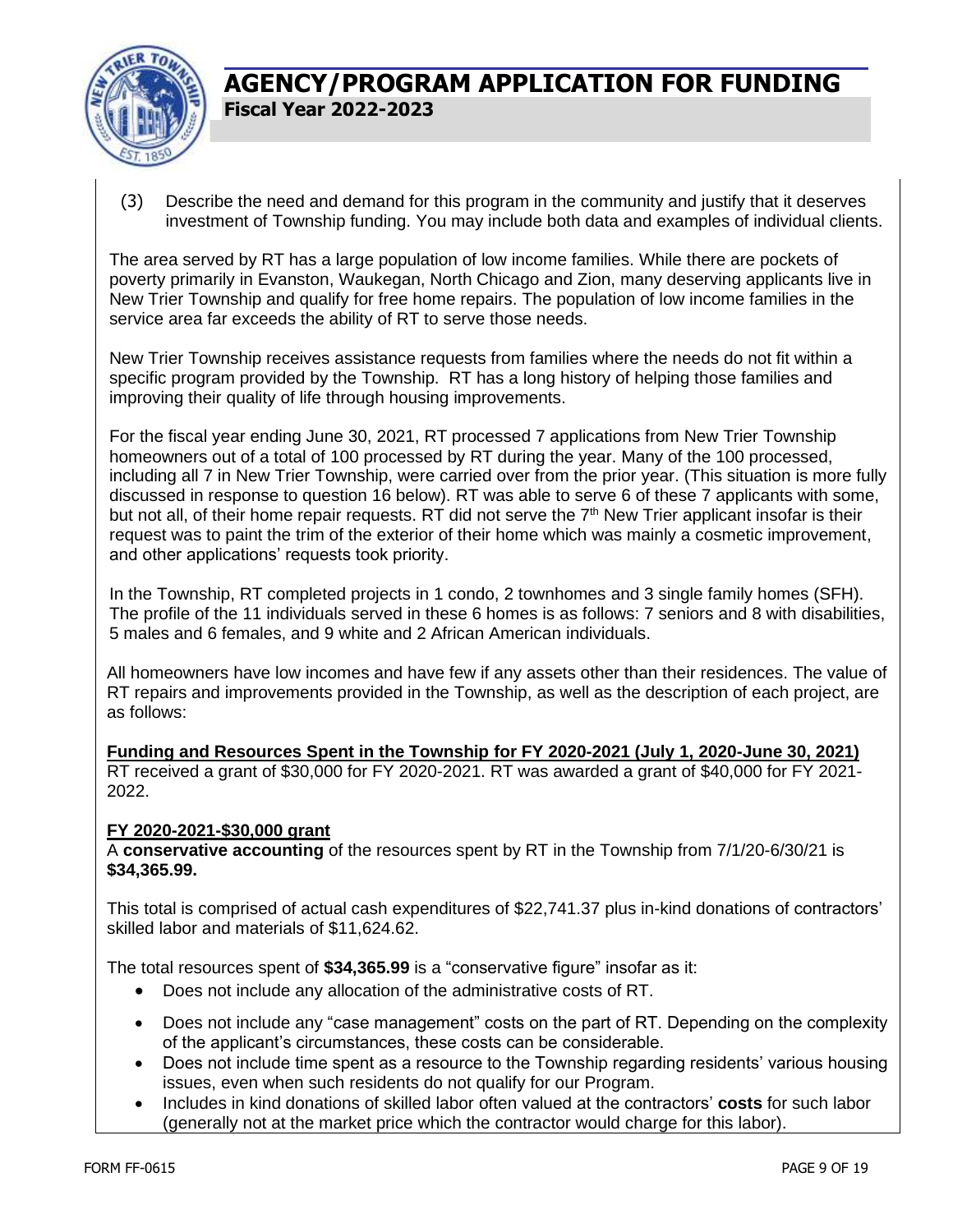

Total RT expenditures in New Trier (not including the case management and other time mentioned above) are 14% of all RT home repair expenditures for the year.

RT performed essential repairs that enhanced the New Trier residents' quality of life, the integrity of the premises and the health and safety of the residents.

RT's improvements may sometimes increase residents' equity in their properties. Certain exterior repairs also may enhance the value of neighboring properties.

#### **Project Summaries**

The majority of the families we serve are long-time residents of New Trier Township who have contributed to their community in a variety of ways and have established deep roots in the communities in which they live. These homeowners have experienced great hardships in their families that have created financial challenges which tend to occur from limited incomes, unemployment, complicated medical issues, physical and cognitive disabilities and responsibility of supporting adult children with specialized needs in their homes.

Each of these factors have impacted one or more of the homeowners below. The homeowners we served have been referred by New Trier Township Social Services, Code Enforcement of Wilmette, the Police Social Worker for Wilmette and/or Family Service of Glencoe. This past year, we did not receive as many referrals from the Township for a variety of reasons due to Covid (referenced below in paragraph 16). Accordingly, we decided to refocus our capabilities on the pressing needs, and new emergencies which arose, among already-pending homeowners' applications. RT has served all of the following homeowners in the prior year (2019-2020), or in previous years. In each case, the repairs done were essential to their continued residence in New Trier Township in a healthy and safe environment.

**Project 1:** This senior (age 75) with physical disabilities has lived in their home for 38 years. In June 2021, the senior received a call from the local Village regarding an excessive water bill which may suggest a leak. In evaluating this issue, RT found the following:

- Leaking toilet
- Non-working tub and shower (completely unusable for a long time insofar as the shower valve leaked profusely behind both hot and cold faucet handles when water was turned on)
- Leaking bathroom faucets and bathroom sink needing replacement
- Vanity damaged by a slow leak from the faucets
- Non-working kitchen sink (homeowner washed dishes in the powder room)
- Broken refrigerator (did not cool properly and door was broken)
- Non-working kitchen light and fan

We performed the following repairs:

- Installed a new toilet
- Performed extensive plumbing repairs on the upstairs shower and tub (including using an air compressor to dislodge rust and restore water flow to tub spout and shower head and replacing new stems, sleeves and handles)
- Installed grab bars in the tub/shower area
- Installed new sink, faucets, plumbing underneath and vanity in upstairs bathroom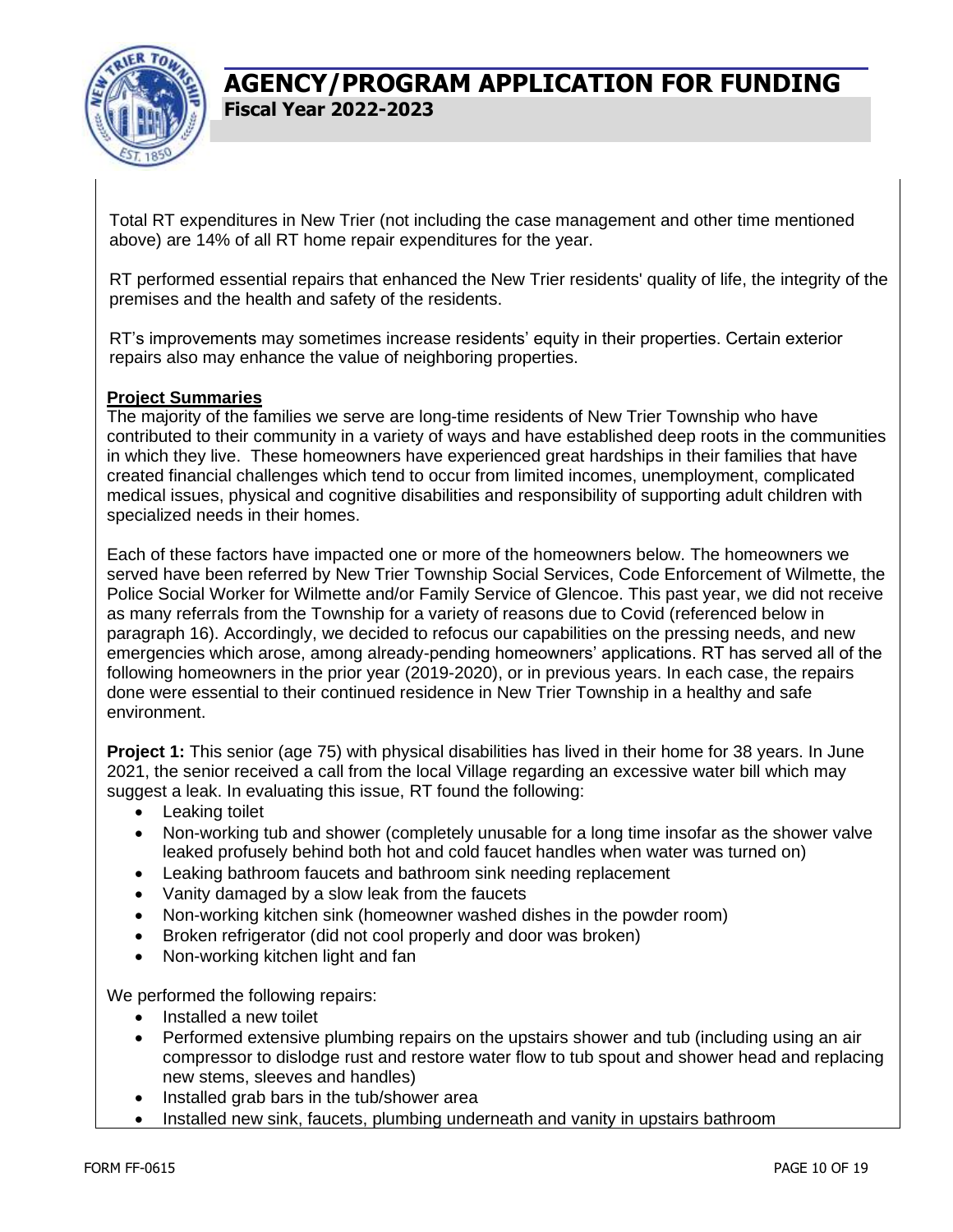

- Performed extensive plumbing repairs on the kitchen sink (attempted rodding from access under the sink 4X without restoring drainage, cut into pipe in basement and rodded from there 3 more times to restore drainage, reconnected basement pipe and piping under the sink, replaced some fittings)
- Provided new kitchen sink, plumbing underneath and faucets
- Provided a new refrigerator
- Replaced kitchen light and ceiling fan which had not worked since a roof/ceiling leak several years ago

This kind and gracious senior has for many years given back to their community through a local church. This homeowner was ecstatic and relieved that RT was able to make these transformational changes to the senior's home, further enhance the senior's independence and improve the senior's quality of life.

**Project 2:** This senior's (age 69) central air conditioning unit gave out and this home could not accommodate window units. The senior needed air conditioning due to serious respiratory issues. An HVAC firm determined that the senior's central air conditioning unit could not be repaired and that the furnace had limited working time. RT replaced both the central air unit and their furnace. This philanthropic senior had a long history of volunteering in animal welfare and was extremely grateful for the assistance of RT.

**Project 3**: This senior, a veteran, suffered a stroke in 1997 and is partially paralyzed on one side. For many years, the senior cared for both their spouse, who had many serious medical issues, and adult child, who has disabilities, in their home. The spouse passed away a few years ago, and the child recently transitioned to a supportive living community. The senior has lived in this home for the past 36 years and longs to remain in this ranch home in the New Trier Township community.

The senior's home had many time-sensitive concerns and issues which RT has had to "stage" over the years. In spring, 2021, Code Enforcement contacted us about the extremely poor condition of the driveway, which would be subject to citation if not repaired. The homeowner could not afford these repairs. In addition, the walkway leading to the home was sinking and uneven. Both issues posed a safety hazard to the senior who was not able to safely navigate both walkways and driveway.

We hired a firm to elevate the cement walkway and to even it out. We also hired a firm to remove and replace the broken driveway, providing a safer environment, and avoiding onerous citations for this long-time resident.

RT has benefited from the uplifting friendship of this resilient senior. This senior has expressed deep appreciation for all the help we have been able to give, especially during a challenging chapter of the senior's life.

**Project 4:** This senior's parents purchased this home 60 years ago. A few years ago, the senior's daughter and her family of five moved into the senior's home, to provide caregiving and to help their family financially due to employment challenges. The daughter and son-in-law have exhibited great strength and persistence as they zealously tried to meet all of these challenges. Last year, RT performed a boiler repair to one of their two boilers to restore heat to the second floor of the home, and replaced an actively leaking roof.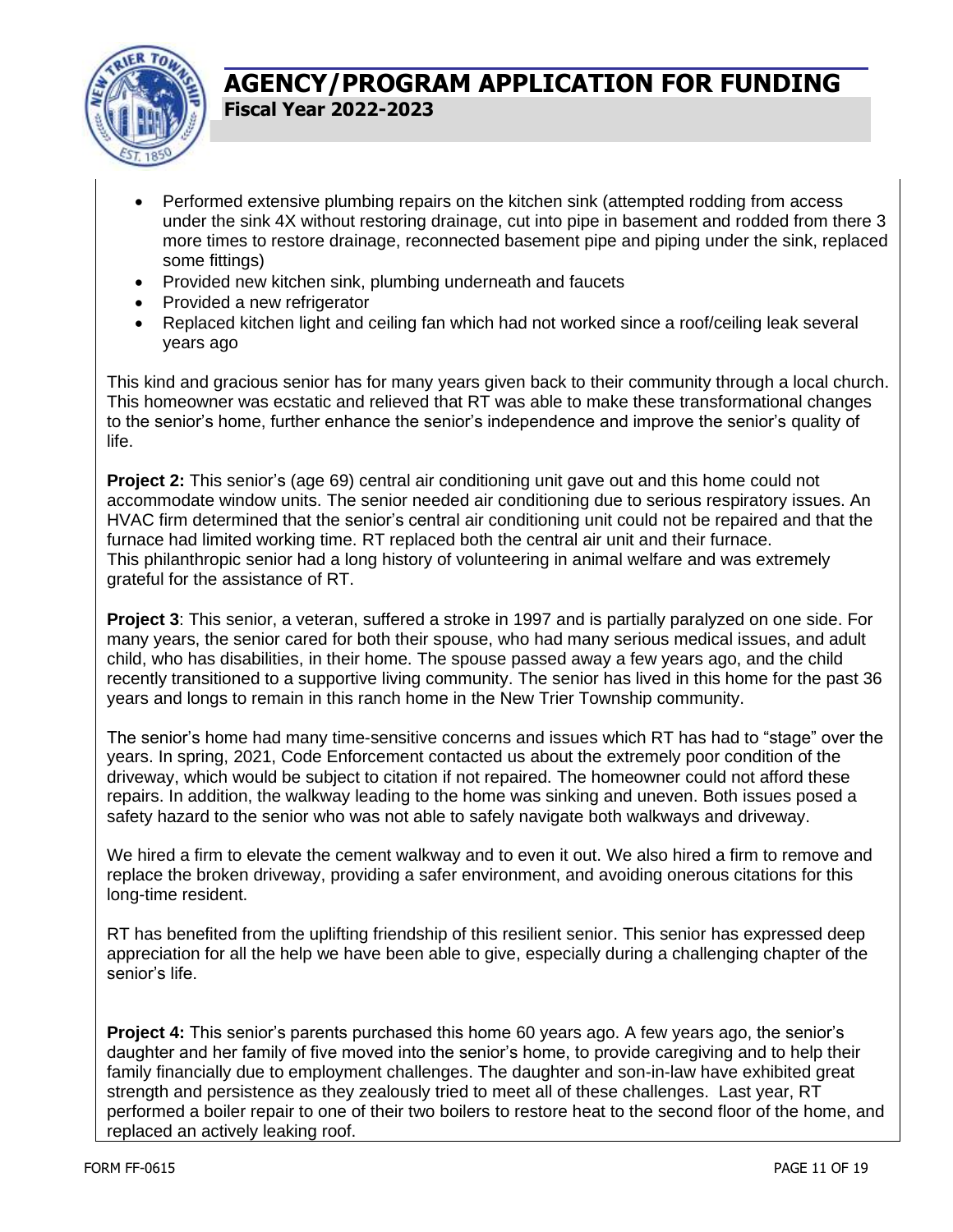

This year, RT did extensive essential follow-up work. RT repaired serious structural damage caused by the leaking roof, replaced trim, repaired exterior trim and painted the exterior of the home. In addition, RT provided extensive additional repairs to both boilers serving the first and second floors of the home, including providing a new thermostat and various other essential parts (expansion tank, temperature/pressure gauge, backflow preventer and reducing valve).

These tasks have improved the family's quality of life, health, well-being, and safety, and improve the exterior of the home to illustrate to the community the abundance of love and support within. This family has expressed their deep thanks as they carry on their strong ties to their long-standing family home.

**Project 5:** This senior (age 98) with age-related impairments has lived in their home for 48 years. This past year, we repaired the precarious and rotted overhang over the front porch, improving the safety and appearance of the home.

RT joins the social service community in sharing the joy and privilege of serving this inspiring and independent senior who has great pride in the home that was the center of family events and cherished memories of beloved family members

**Project 6:** This senior (age 75) supports an adult son with a serious disability in their home. This past year we replaced the front sidewalk which was broken and hazardous, raising its level to allow a smaller front step, and trimmed trees. We also performed an emergency plumbing repair when the deteriorated u-trap under the bathroom sink crumbled and leaked profusely. We provided a new refrigerator when their old one began to leak. In addition, we removed old shutters and hardware, removed ivy overgrown around the windows, and installed new front shutters on the house as several of the old ones had fallen down.

The senior has expressed deep thanks. The senior reports that they are now able to enter and exit the home more safely, and have much more ease in bringing groceries into the home.

(4) Are you able to meet the full demand for this service or is there a waiting list? What new or unmet needs do you see in the community or for the clients served in this program?

There is a waiting list of for services in New Trier Township. In the new fiscal year beginning July 1, 2021, 5 applications have been transferred from the prior year, and 2 new applications have been filed so far, including one by a family with 4 young children. We expect to receive a third new application soon, referred by Code Enforcement for Wilmette. We anticipate that more new applicants will be filed in the Township this year, for reasons more fully discussed in paragraph 16 below. RT is never able to respond to all of the essential home repairs requested by those we serve. We prioritize our resources as best we can.

#### **Looking Ahead: The Present Fiscal Year (July 1, 2021-June 30, 2022)-\$40,000 Grant**

As set forth above, during the prior fiscal year ending 6/30/2021, RT had a huge impact once again on the homes and lives of 11 of the Township's citizens in greatest need, enabling them to remain in their homes in health, safety, independence and dignity.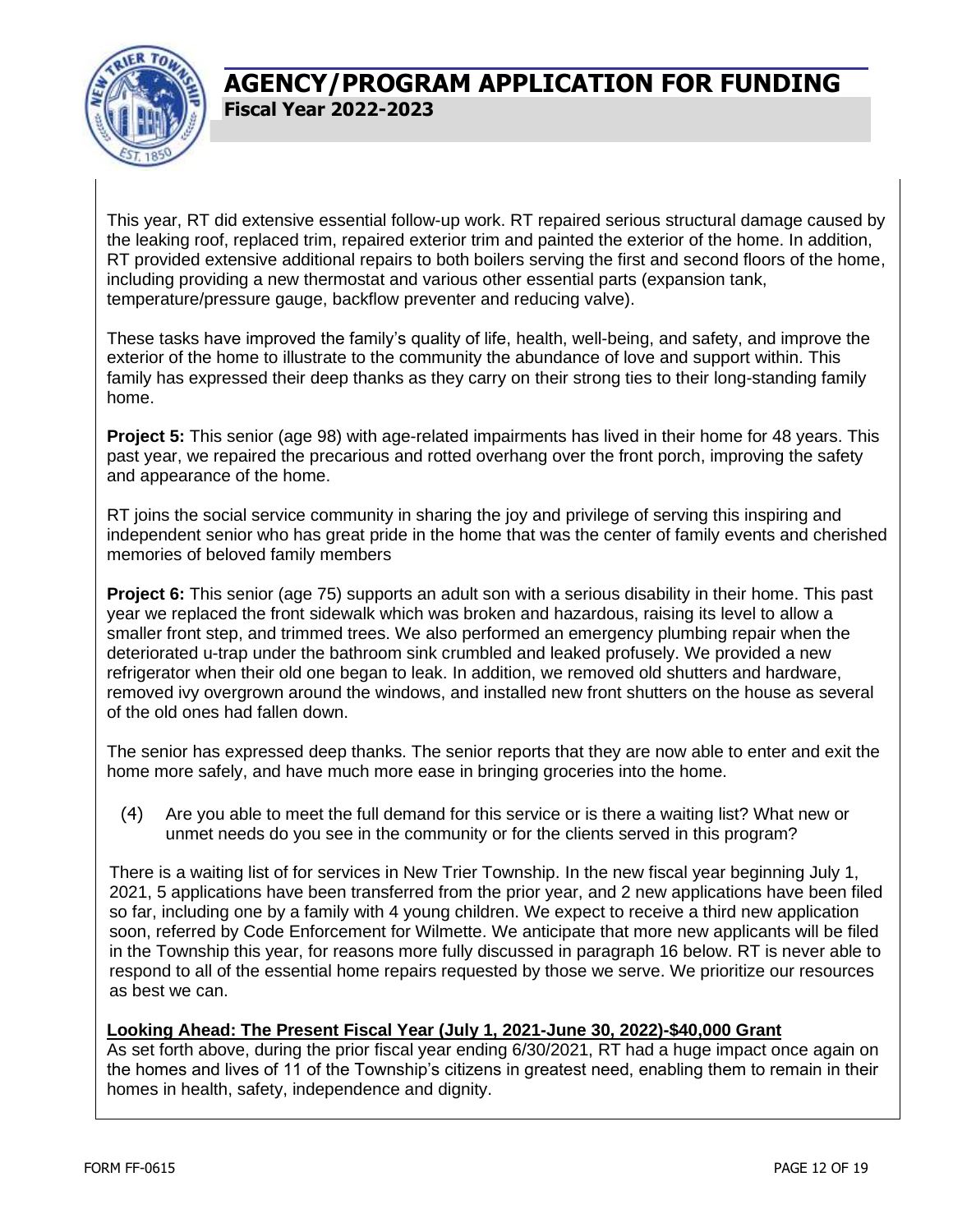

The Present Fiscal Year Grant (\$40,000) is already providing a transformational impact in the Township, after only two months (July-August, 2021). Once again, we expect to spend well over the amount of RT's grant in actual resources **(not including any administrative and case management time/costs)** spent in the Township.

Specifically, since July 1, 2021, RT has already spent resources of \$11,270 in the Township to assist its residents, including a small portion spent in painting the New Trier Township Food Pantry after extensive smoke damage. In addition, RT's Board has approved budgets totaling \$5354 for work to begin soon. RT also has received estimates of more than \$6,000 to address three critical repairs to assist a new applicant and their family. (These estimates are subject to board review and approval). Further, on September 1<sup>st</sup>, Code Enforcement in Wilmette referred a new family (husband is a veteran) where extensive yard clean-up is necessary to avoid citations from the Village.

RT is clearly on track to spend well over its \$40,000 grant in the present year, and will fully report on the foregoing projects and more in its grant application to the Township next year.

(5) Demonstrate that the program has the vision, personnel, and skills to successfully carry out the program and achieve its goals, objectives and performance measures. Summarize any major changes in staff or personnel.

All board members are involved in shaping the program. Members of the board include developers, contractors, bankers, a marketing professional, an architect, lawyers, and financial experts. All of these skills are required to provide the quality of service needed to make the program successful.

Last year, we retained a consultant to assist us with fundraising, with a specific focus of developing new sources of funding. This investment is proving to be extremely valuable.

Homeowners must sign an agreement listing the repairs to be done and must also sign an agreement that the work has been completed. Homeowners and their families and friends are given an opportunity to assist in volunteer work if they so desire.

#### **SERVICE STATISTICS/DEMOGRAPHICS**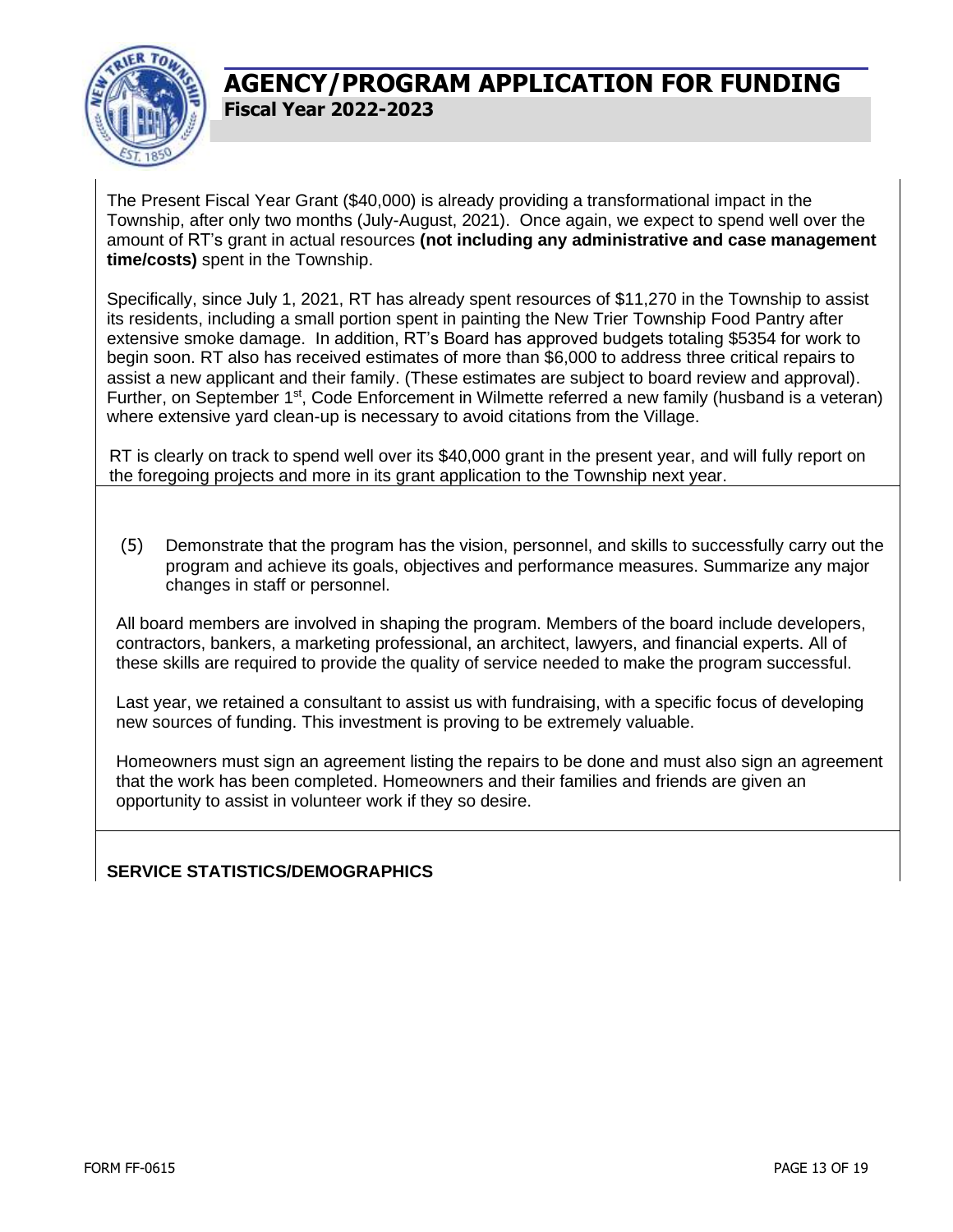

(6) Who is being served by this program? Please provide a statistical breakdown of the number of clients served, the total units of service delivered, and costs per unit of service by filling in the chart below. Please state and define your unit of service for this program and why you chose it. To calculate cost per unit of service, divide the total number of units of service into the total budget for the program. (Suggestions for the appropriate unit of service are included in the proposal in the directions. For some programs you may wish to calculate cost per unit of service in more than one manner.)

(6a) Unit of service definition – Homes served/cost per project (NOTE: persons served does not include the one not-for-profit organization served, which has many residents with developmental disabilities benefiting from our improvements)

(6b) SERVICE STATISTICS – Please indicate fiscal year dates for each column

| PLEASE INDICATE FISCAL<br>YEAR/DATES IN EACH<br><b>COLUMN</b> | <b>Prior Year</b><br>7/1/20-6/30/21 | <b>Present Year</b><br>7/1/21-6/30/22 | <b>Proposed Year</b><br>7/1/22-6/30/2023 |
|---------------------------------------------------------------|-------------------------------------|---------------------------------------|------------------------------------------|
| Number of persons served<br>(unduplicated count)              | 78                                  | 88                                    | 98                                       |
| Number of units of service                                    | 39                                  | 45                                    | 48                                       |
| Cost per unit of service                                      | \$6176                              | \$6189                                | \$6202                                   |

(7) What are the demographics of New Trier clients served in the prior year? (breakdown by community).

Wilmette-9:

- 6 with disabilities (including one adult son with disabilities living with his senior mother)
- 5 seniors
- 4 females
- 5 males
- 1 veteran
- 3 single family homes
- 9 white

Glencoe-2:

- 2 with disabilities
- 2 seniors
- 2 females
- 2 townhomes
- 2 African American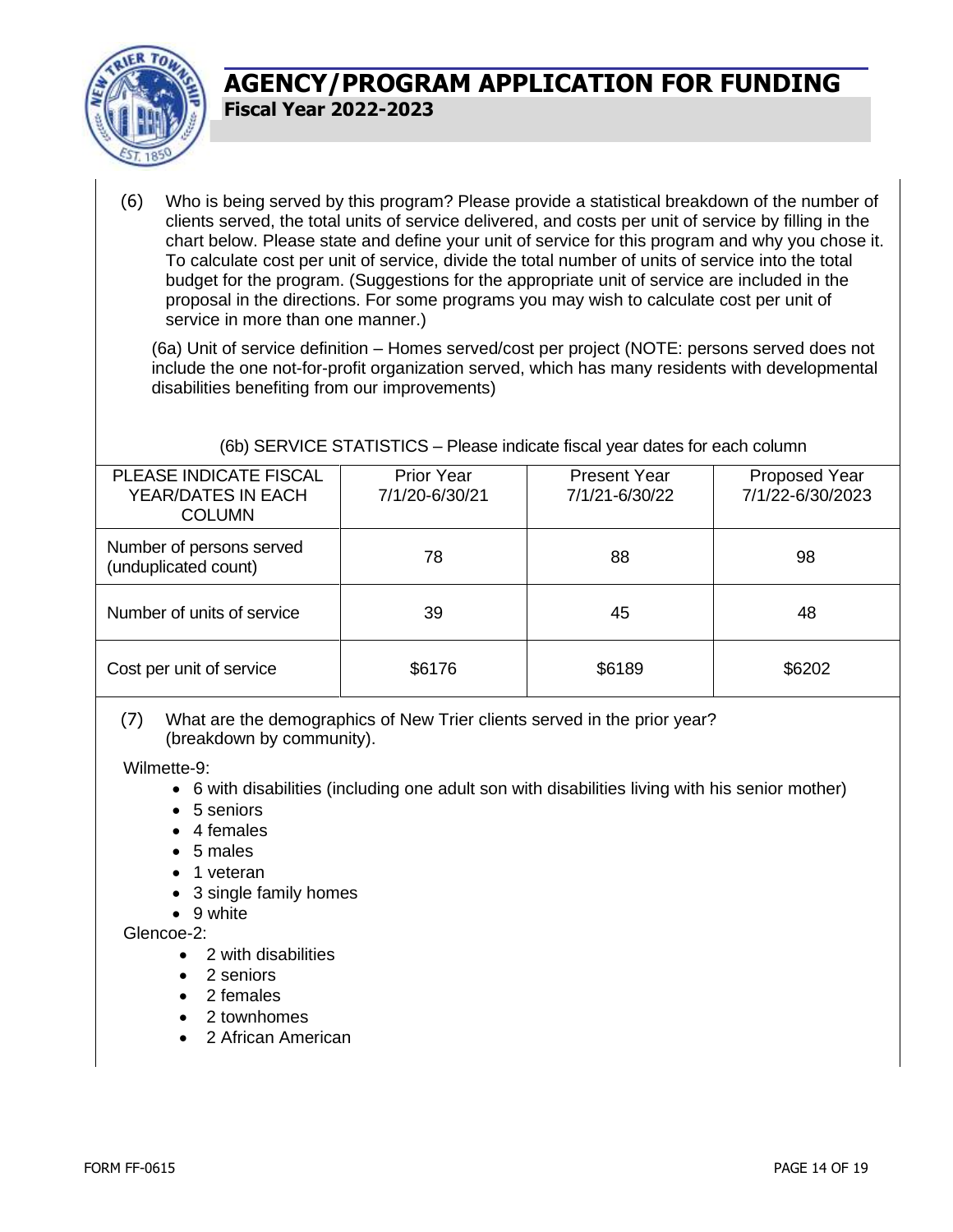

- (8) Total from New Trier Township (unduplicated). 11
- (9) New Trier Township clients are what % of total? 14%
- (10) Units of Service to New Trier clients. 6 homes
- (11) Units of Service to NTT clients are what % of total 14%
- (12) New Trier clients age breakdown
	- 91-100-2 81-90-0 71-80-4 61-70-1 51-60-1 41-50-0 31-40-1 21-30-1

1-20-1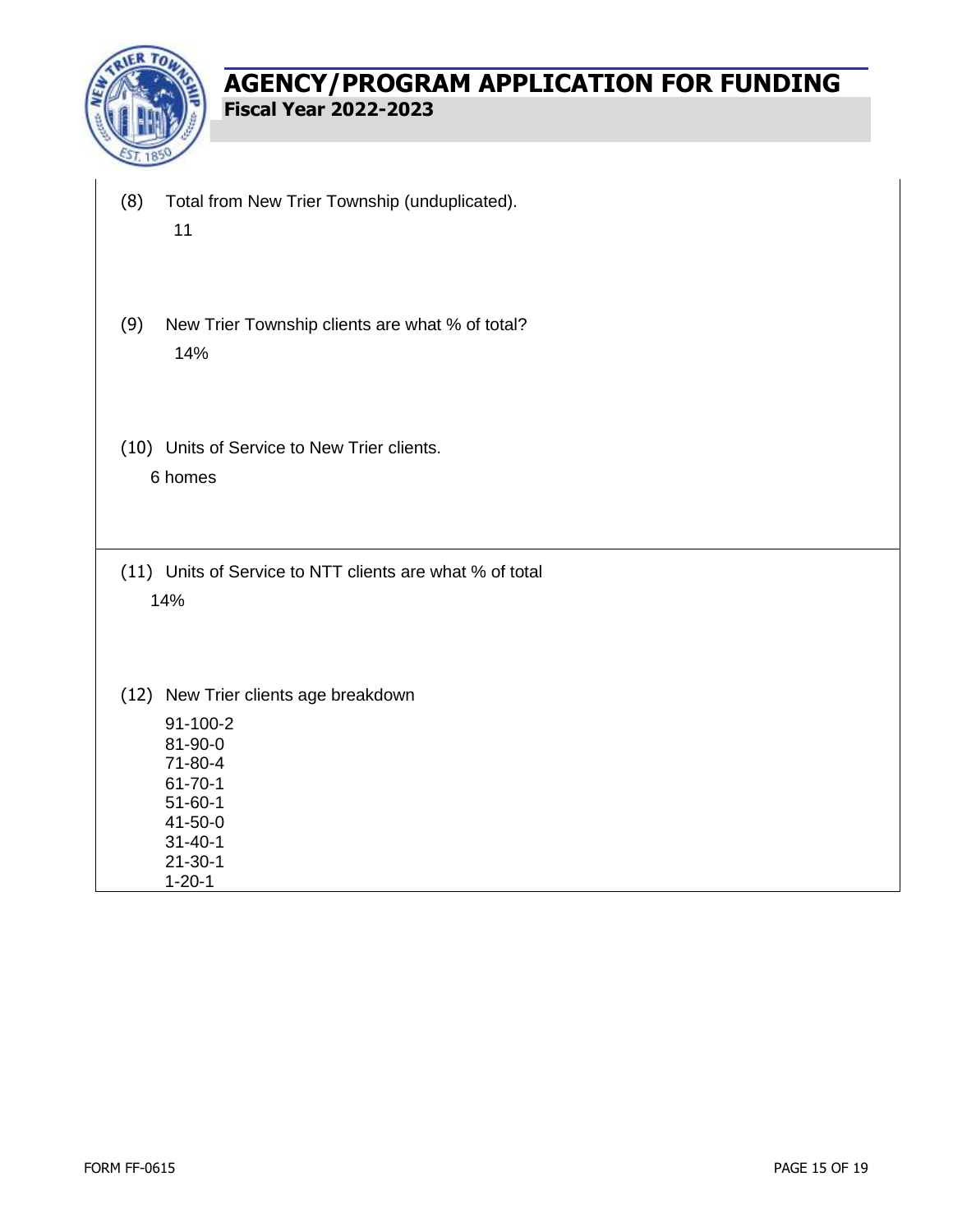

#### **OUTCOMES/EVALUATION**

(13) What outcomes did you achieve for your clients in the prior year? Results should be clientoutcome based, specify a target level of achievement, the measurement tool that was used, the rationale for setting the target at a certain level, and a timeframe for accomplishment. Detail any changes made in the program as a result of these outcome results.

Of the applications filed during the year ending in 6/30/20, RT repaired and improved: -39 single family homes benefiting 78 residents (not including those in the not-for-profit organization served)

- -51 projects (multiple separate and distinct projects for several homeowners) in 14 communities.
- (14) What results are you committed to achieving in the present year? (If outcomes are the same as above, simply state that we hope to improve upon the past year's results)

We hope to improve on last year's results. We will continue to assist as many homeowners in need as funds and resources are available.

(15) Are there any other program effectiveness/evaluation measures you think are important, such as customer/client satisfaction surveys, quality of service measures, or other indicators? Please describe.

The current method of evaluating the effectiveness of the program is adequate and there are not any new methods of evaluation. We currently track homeowners served, scope of projects, cost of projects, specific repairs completed, and client satifisfaction.

#### **CHANGES/CHALLENGES**

(16) What changes or challenges (legal, socio-economic, demographic, financial, political or other) did the agency, program, and clients face in the prior year? How did you respond? What challenges or changes do you anticipate in the present year? (If changes/challenges were the same for all programs, do not repeat).

Last year's challenges were unique. In the way of background, on March 13, 2020, in response to guidelines for public health and safety due to the COVID-19 pandemic, RT changed its focus to dedicate resources **exclusively to pressing exterior-only repairs and emergency interior repairs.** RT placed on hold all non-emergency interior repairs and cancelled its spring Volunteer Team Projects in both 2020 and 2021.

Specifically, during the past fiscal year, RT worked only on skilled contractor exterior improvements and interior emergency repairs from 7/1/2020 until about 5/1/2021. From 5/1/2021-6/30/21, RT began addressing critical (but non-emergency) repairs inside again.

Last year's referrals of new applicants were down. Consequently, while RT addressed urgent needs of 11 Township residents with profound skilled contractor help, we served only applicants whom we had helped the prior year, or in year(s) past.

RT relies on its network of referring partners, Social Services, Police Social Workers and Code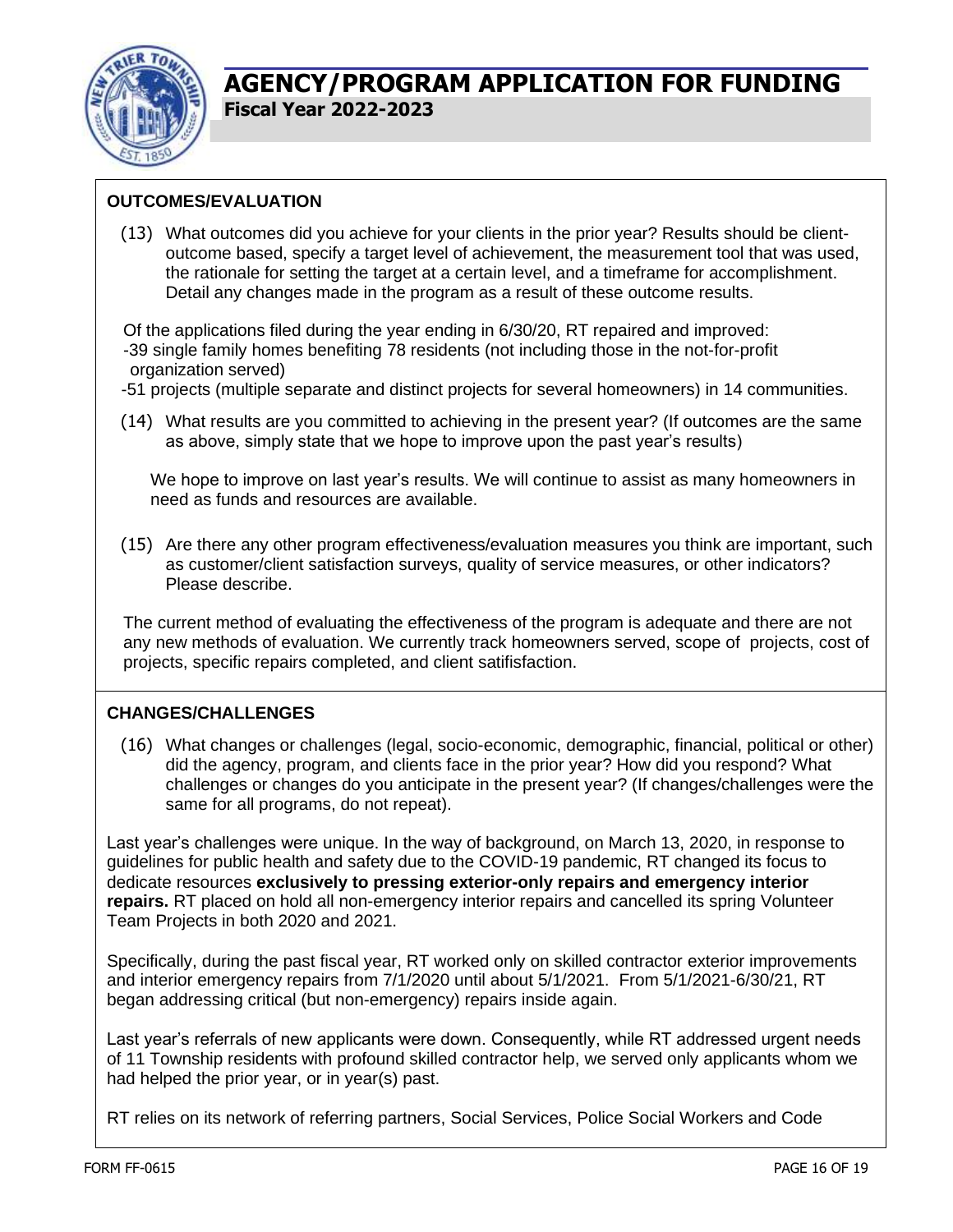

Enforcement Officials, to identify those in greatest need in the community. Our most "housing vulnerable" neighbors are our target clientele.

However, during the past year, many Social Workers were working virtually and not doing home visits which provides them with opportunities to view their clients' needs first-hand. In addition, the New Trier Township Food Pantry, which always presents opportunities for Social Services to identify potential homeowners, had its operations curtailed for several months due to a fire. It is also possible that homeowners who were made aware of our program may have needed interior work done, and therefore deferred reaching out to us.

RT realized that despite its outreach to many referring partners, this temporary downturn in referrals was happening, and understood why.

Importantly, RT took this golden opportunity to prioritize the urgent home repair and improvement needs presented in already-filed applications of homeowners who had been served in the recent past or in prior years. As demonstrated by the report on RT's projects above, in some cases RT was aware of these compelling needs for some time, causing RT great ongoing concern. In other cases, the needs served were new and urgent emergencies which surfaced for these homeowners.

RT is extremely grateful that it had this "window" the past year to prioritize these 11 residents' pressing needs. In most of these homes, serious issues still remained as of the end of the fiscal year, which needs we have already addressed, or which we plan to address in this present fiscal year.

However, this year RT also will serve residents new to RT. In fact, as stated above, Township Social Services and Code Enforcement in Wilmette already have referred two new families in great need of our help. As Emily Mysel, social worker with Family Service of Glencoe has stated, "*While the pandemic limited RT's ability to meet specific home needs, they refocused their time and attention on areas they could improve. RT goes above and beyond for the families they meet and are always accessible to discuss home concerns and collaborate on ways to ensure the needs of the residents we serve are being met. I've never met a more passionate group of people who truly love what they do and enjoy establishing long-standing relationships with the families they encounter."*

The Township's increased funding from \$30,000 in the prior fiscal year to \$40,000 in the present year greatly motivates us to expand our reach in the Township too. This additional funding will be a huge help! RT is extremely grateful for this increase, and plans to have its greatest-ever impact in the Township in the present year. We will continue to zealously work to assist those living in the margins in New Trier Township who are simply unable to afford the help necessary to keep their homes safe.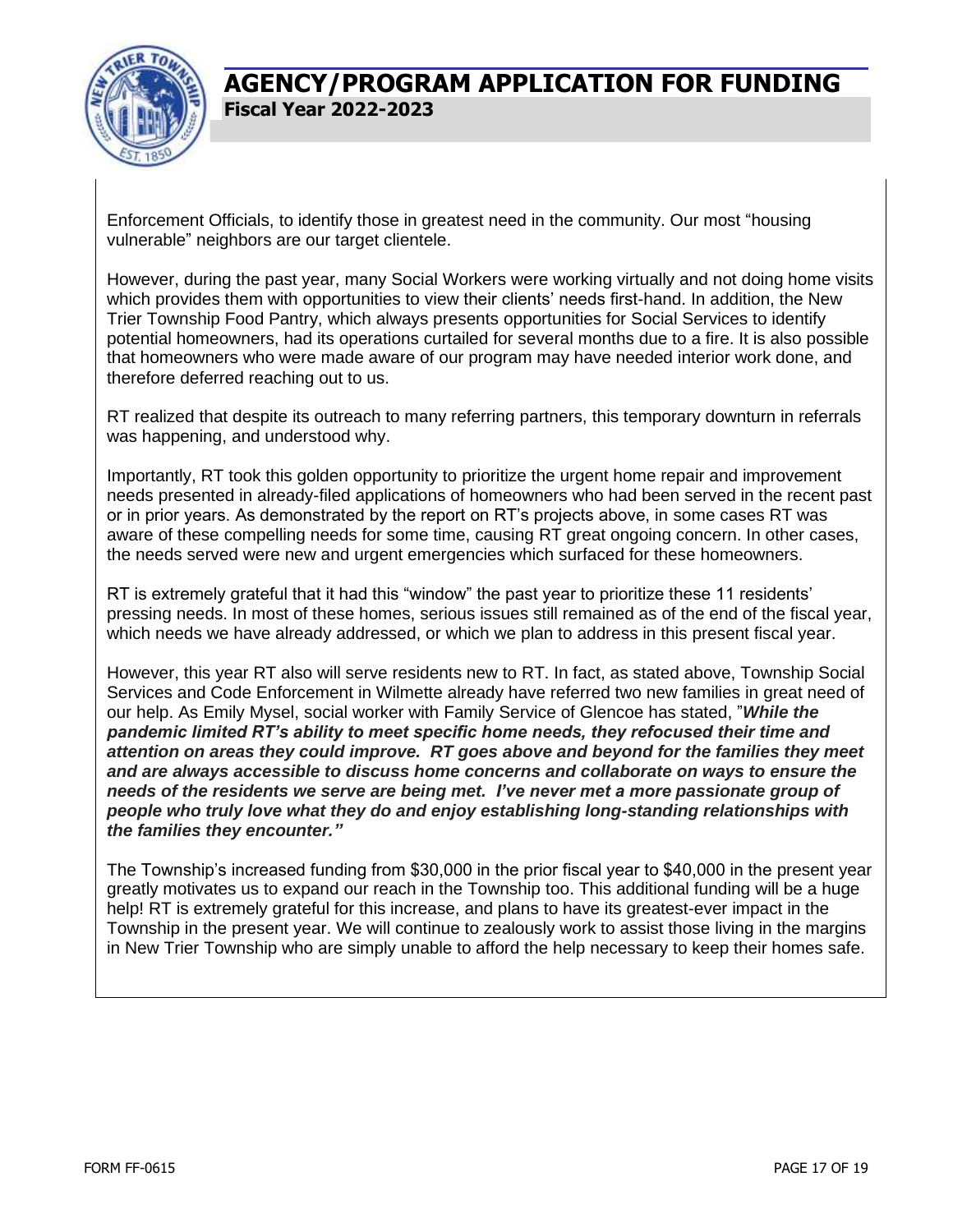

#### **RECOMMENDATION RESPONSES**

(17) How did you respond to the recommendations made by New Trier Township, if any? Please describe in detail. (These are contained in the funding letter you received in June).

In its letter informing RT of its significant grant increase applicable in the present year, Gail Eisenberg, the Township Supervisor, stated that "With this additional funding, we hope to see even more work in Township communities." This result will indeed be the case for the present fiscal year of July 1, 2021-June 30, 2022, which is the new "\$40,000 grant" year.

As stated in paragraph 16 above, the "numbers" of homes improved was slightly down in fiscal year 2020-2021, due to decreased referrals. It also was down due to the urgent and essential nature, and the large scope of work, of the projects we tackled.

**As always, we wish to stress to the Township that our impact is best measured not in the numbers served but rather in the scope and depth of our work as we strive to keep residents in their homes in health and safety**.

We join the Township in our desire to serve as many residents as possible with our services. Our model for our many years in the Township is to rely on referrals from social services, code enforcement officials, local police departments and other community leaders for our applicant pool to ensure that we are identifying those **most in need** in the Township. We already have begun in this new fiscal year our focused outreach to the following referring partners, as well as many others: (1) New Trier Township Social Services (2) Family Service of Glencoe (3) North Shore Senior Center (4) Wilmette Police Social Worker (5) Wilmette Code Enforcement (6) Counsel for Jewish Elderly (7) Glencoe Police Community Liaison (8) Argentium Care (9) Meals at Home (10) Josselyn Center (11) Family Service Center.

We are stressing that we are looking for referrals of residents in greatest need who may need simple or complex repairs. While we are not set up to respond to emergencies, we have worked on several emergency repairs in the Township during the pandemic, including replacing a seriously leaking toilet, providing a new furnace and a new central air conditioning unit, performing extensive repairs to two boilers serving one home, replacing two non-working refrigerators and replacing a precarious porch overhang, as described above.

One family at a time we meet the goals of the Township's Strategic Plan by striving to:

(1) Prevent the homelessness or displacement of Township residents (2) Provide substantial accessibility improvements to enable residents to remain in their homes (3) Provide essential capital improvements and (4) respond to some of the most extreme and pressing health and safety concerns about Township residents identified by, and in partnership with, the Township.

We are thrilled that we were able to serve 6 out of 7 qualified Township applicants referred to us this past year, transforming homes and lives.

In fulfilling our mission vis, a vis, the Township's strategic plan, and responding to the pressing needs of the Township as expressed by its (1) social service providers, (2) code enforcement personnel and (3) police departments, our impact is profound as we serve those Township residents in greatest need.